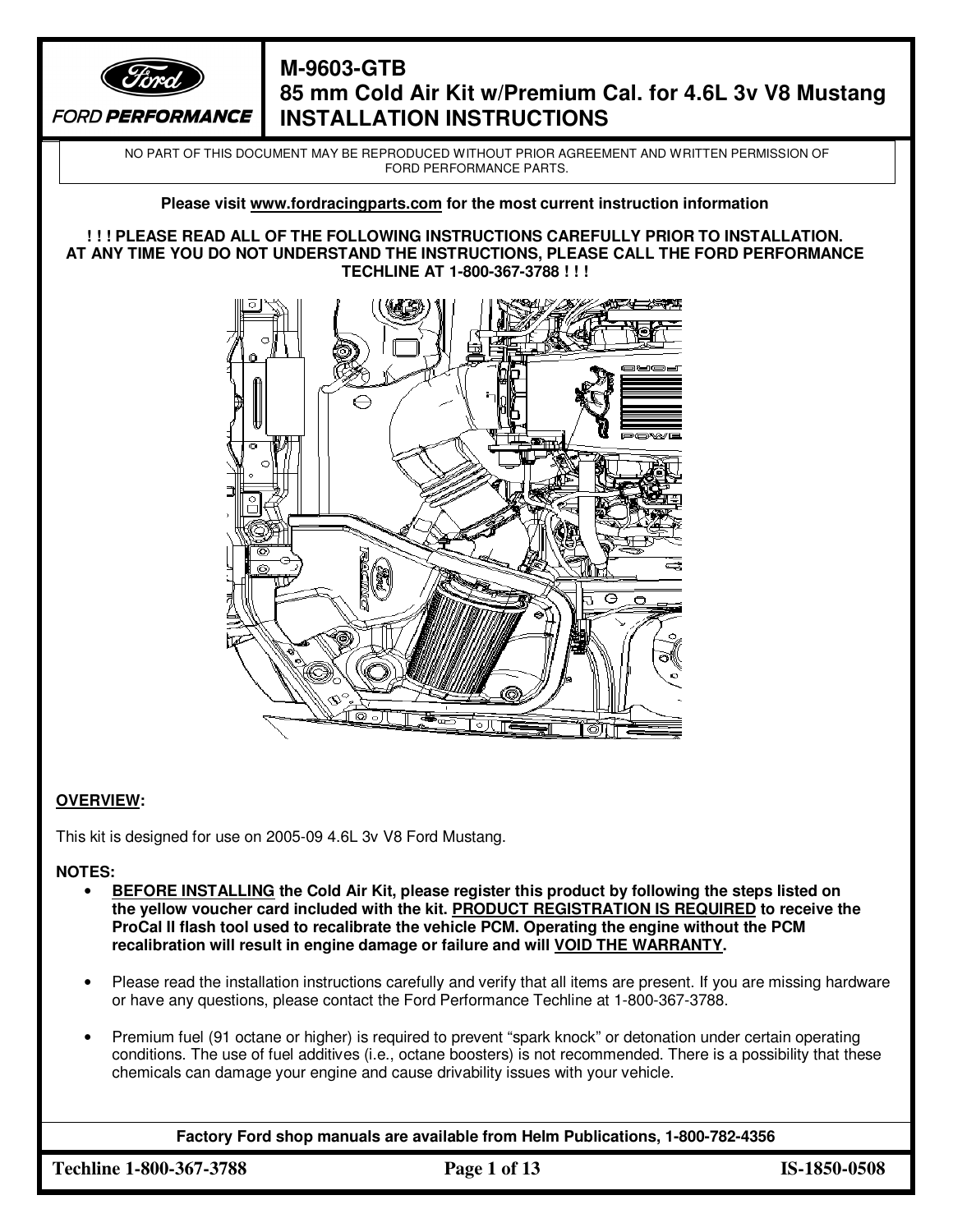

# **M-9603-GTB 85 mm Cold Air Kit w/Premium Cal. for 4.6L 3v V8 Mustang INSTALLATION INSTRUCTIONS**

NO PART OF THIS DOCUMENT MAY BE REPRODUCED WITHOUT PRIOR AGREEMENT AND WRITTEN PERMISSION OF FORD PERFORMANCE PARTS.

#### **KIT INCLUDES:**





















**4 5 6 7**

Item # Qty Part Number Description

|   |   |              | Air Intake Bucket Assembly  |
|---|---|--------------|-----------------------------|
| 2 |   |              | Clean Air Tube Assembly     |
| 3 |   | N623332-S439 | U-Nut Upper 6mm             |
| 4 |   | N802981-S    | Plug                        |
| 5 |   | W714963-S437 | Mounting Stud Upper 6mm/6mm |
| 6 |   | N620480-S437 | Nut Upper 6mm               |
| 7 |   |              | E.O. Label (D-598-2)        |
| 8 | 2 | W709287-S300 | Bolt (not shown)            |
|   |   |              |                             |

**Factory Ford shop manuals are available from Helm Publications, 1-800-782-4356**  $\overline{a}$ 

**Techline 1-800-367-3788 Page 2 of 13 IS-1850-0508**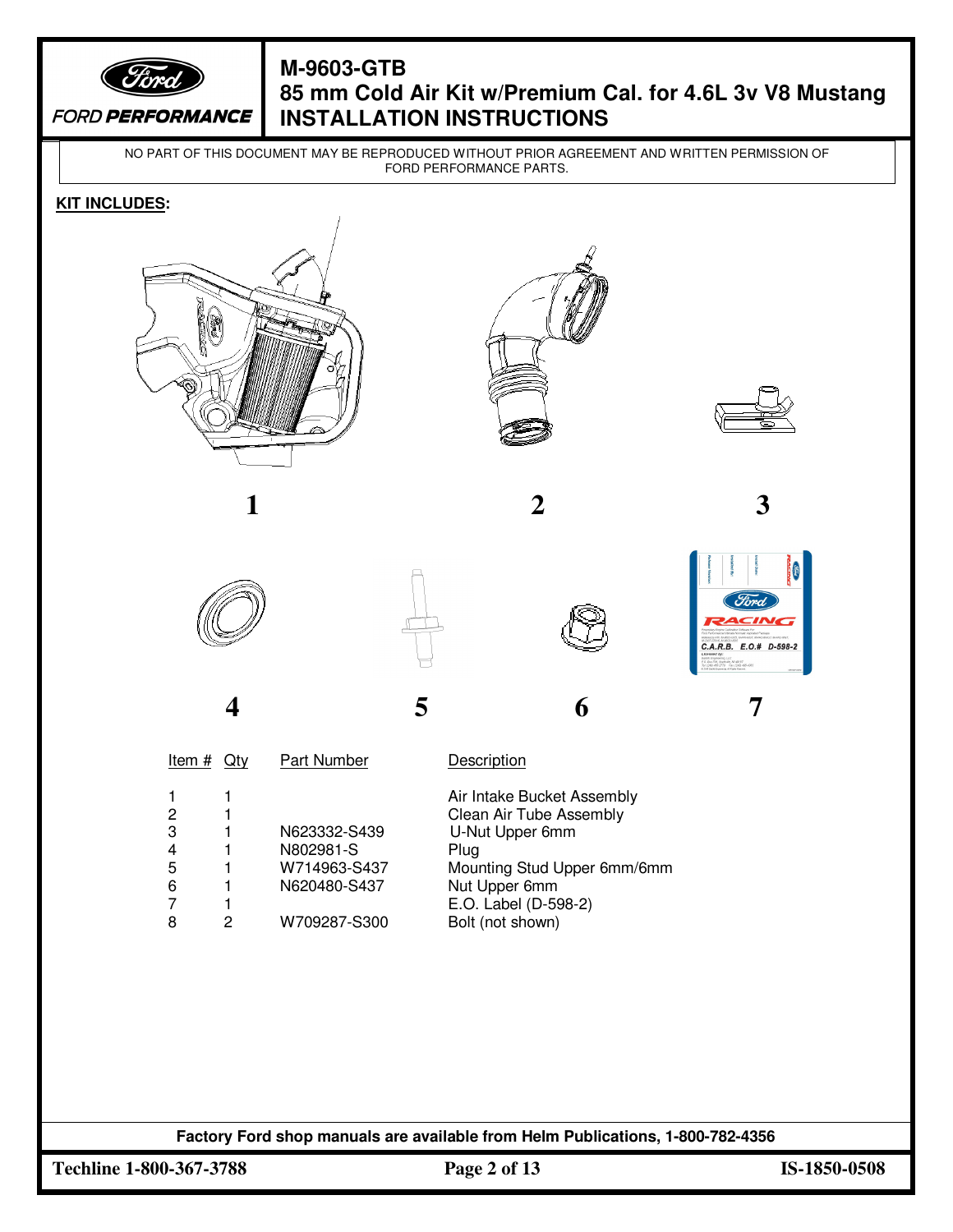

# **M-9603-GTB 85 mm Cold Air Kit w/Premium Cal. for 4.6L 3v V8 Mustang INSTALLATION INSTRUCTIONS**

NO PART OF THIS DOCUMENT MAY BE REPRODUCED WITHOUT PRIOR AGREEMENT AND WRITTEN PERMISSION OF FORD PERFORMANCE PARTS.



**9 10 11**

| Item $#$ Qty    |           | <b>Part Number</b>                      | Description                                                                               |
|-----------------|-----------|-----------------------------------------|-------------------------------------------------------------------------------------------|
| -9<br>10<br>-11 | 1.<br>∩** | R07140004<br>IS-1850-0415<br><b>NPN</b> | <b>Registration/Warranty Voucher</b><br>Installation Instructions<br>ProCal II Flash Tool |

\*\*The ProCal II Flash Tool is **NOT** included in the kit. Once you **register** the product and **request** the ProCal II tool, one will be shipped to you.

### **EQUIPMENT AND SUPPLIES REQUIRED:**

- Metric ratchet / extension / socket set
- Torque wrench
- T-20 Torx Bit screwdriver or socket

**Factory Ford shop manuals are available from Helm Publications, 1-800-782-4356**

**Techline 1-800-367-3788 Page 3 of 13 IS-1850-0508**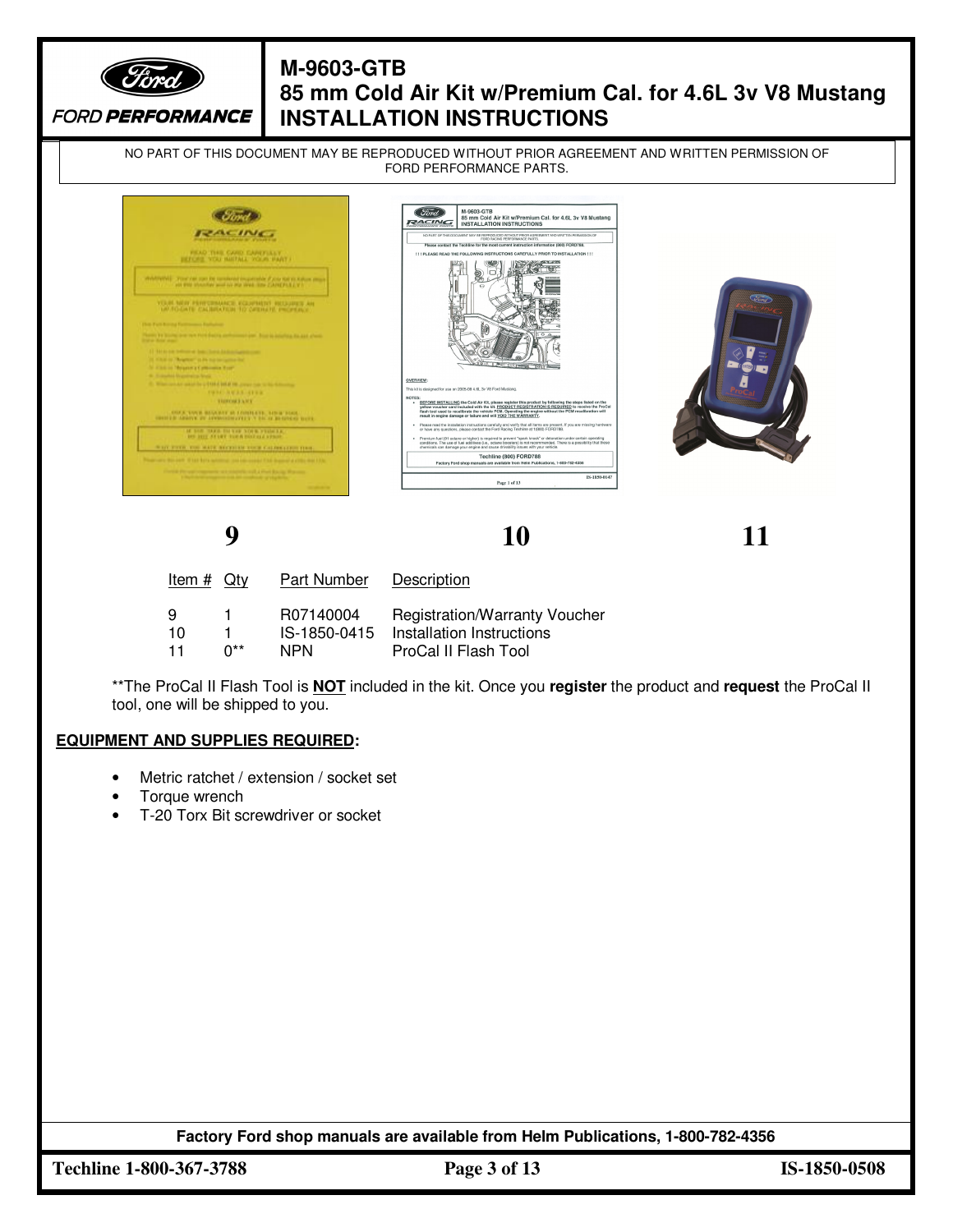

# **M-9603-GTB 85 mm Cold Air Kit w/Premium Cal. for 4.6L 3v V8 Mustang INSTALLATION INSTRUCTIONS**

NO PART OF THIS DOCUMENT MAY BE REPRODUCED WITHOUT PRIOR AGREEMENT AND WRITTEN PERMISSION OF FORD PERFORMANCE PARTS.

#### **SAFETY PRECAUTIONS:**

#### **! ! ! STOP! CAREFULLY READ THE IMPORTANT SAFETY PRECAUTIONS AND WARNINGS BEFORE PROCEEDING WITH THE INSTALLATION ! ! !**

Appropriate disassembly and assembly methods and procedures are essential to ensure the personal safety of the individual performing the kit installation. Improper installation due to the failure to correctly follow these instructions could cause personal injury or death. Read each step of the installation instructions carefully before starting the installation.

- Always wear safety glasses for eye protection.
- Place ignition switch in the OFF position.
- Always apply the parking brake when working on the vehicle.
- Block the front and rear tire surfaces to prevent unexpected vehicle movement.
- Operate the engine only in well-ventilated areas to avoid exposure to carbon monoxide.
- Do not smoke or use flammable items near or around the fuel system.
- Use chemicals and cleaners only in well-ventilated areas.
- Batteries can produce explosive hydrogen gas, which can cause personal injury. Therefore, do not allow flames, sparks or flammable sources to come near the battery.
- Keep hands and any other objects away from the radiator fan blades.
- Keep yourself and your clothing away from moving parts when the engine is running.
- Do not wear loose clothing or jewelry which can be caught in rotating or moving parts.

#### **DISASSEMBLY INSTRUCTIONS:**

The following section will guide you through the disassembly of the stock components. Special care should be taken to label fasteners and parts that are taken off during this procedure since many will be reused.

- **STEP 1:** Cover both fenders with fender covers to protect the vehicle finish.
- **STEP 2:** Disconnect the negative (-) and positive (+) connections to the battery. Cover the positive (+) battery terminal to prevent any contact.

**Factory Ford shop manuals are available from Helm Publications, 1-800-782-4356**

**Techline 1-800-367-3788 Page 4 of 13 IS-1850-0508**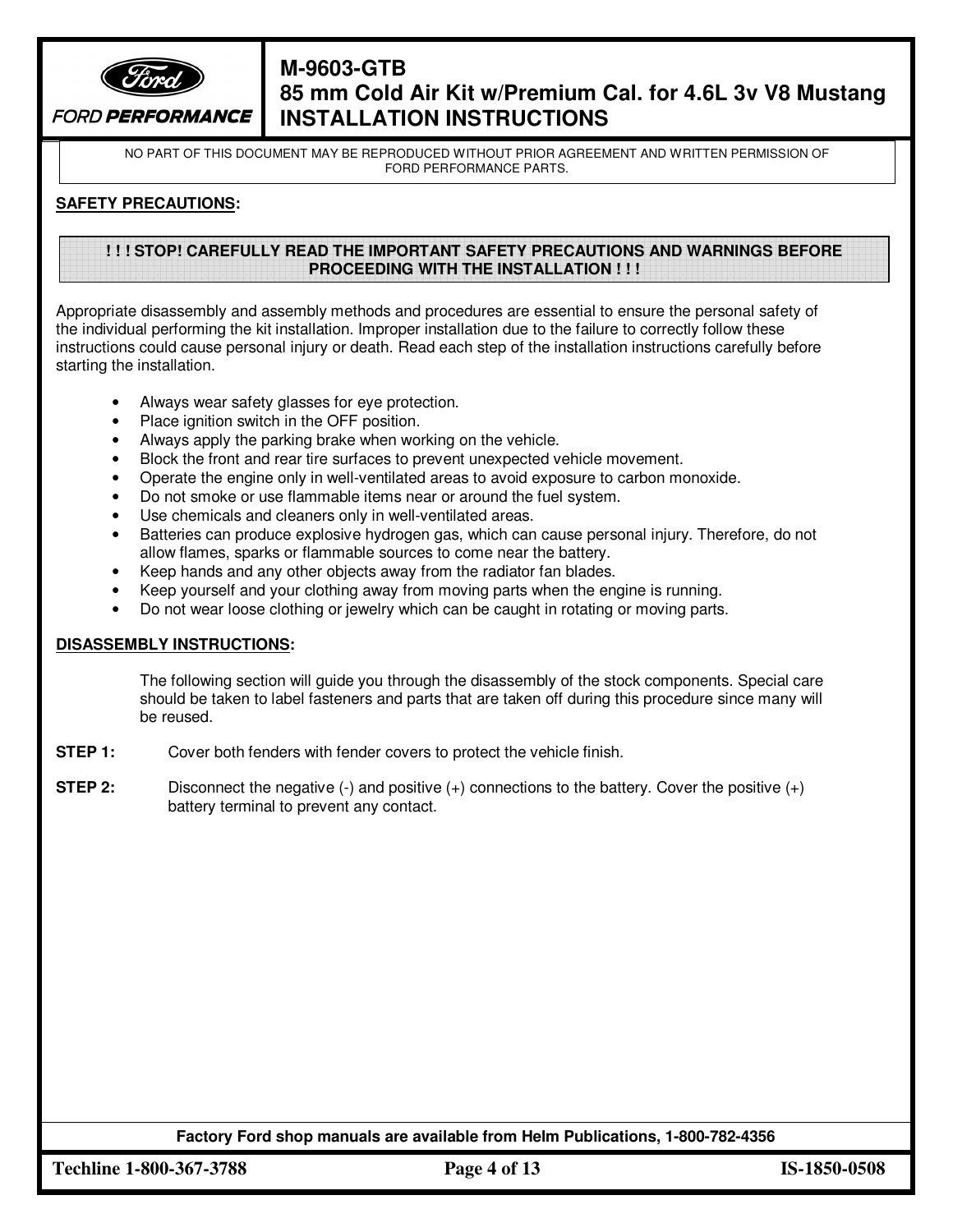

# **M-9603-GTB 85 mm Cold Air Kit w/Premium Cal. for 4.6L 3v V8 Mustang INSTALLATION INSTRUCTIONS**

NO PART OF THIS DOCUMENT MAY BE REPRODUCED WITHOUT PRIOR AGREEMENT AND WRITTEN PERMISSION OF FORD PERFORMANCE PARTS.

- **STEP 3:** Disconnect the MAF wiring from the airbox. Loosen the clean air tube clamps and disconnect the clean air tube from the airbox and throttle body (See Fig. 1).
- **STEP 4:** Disconnect PCV tube and remove clean air tube (See Fig. 1).



Fig. 1

**Factory Ford shop manuals are available from Helm Publications, 1-800-782-4356**

**Techline 1-800-367-3788 Page 5 of 13 IS-1850-0508**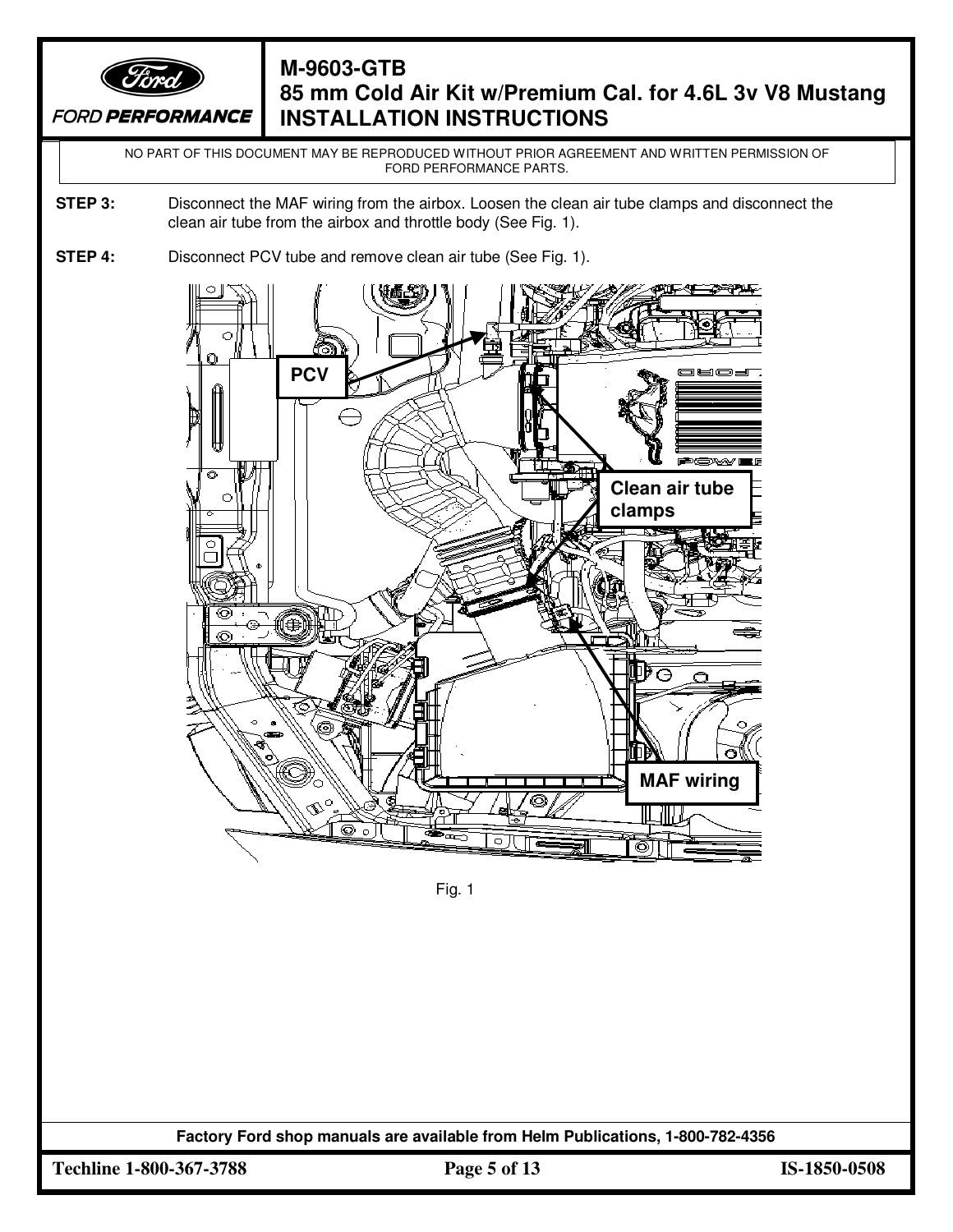

# **M-9603-GTB 85 mm Cold Air Kit w/Premium Cal. for 4.6L 3v V8 Mustang INSTALLATION INSTRUCTIONS**

NO PART OF THIS DOCUMENT MAY BE REPRODUCED WITHOUT PRIOR AGREEMENT AND WRITTEN PERMISSION OF FORD PERFORMANCE PARTS.

**STEP 5:** Remove the airbox retainer bolt and airbox from vehicle (See Fig. 2).



Fig. 2

**STEP 6:** Remove MAF bolts and MAF from the factory airbox (See Fig. 3).



**Factory Ford shop manuals are available from Helm Publications, 1-800-782-4356**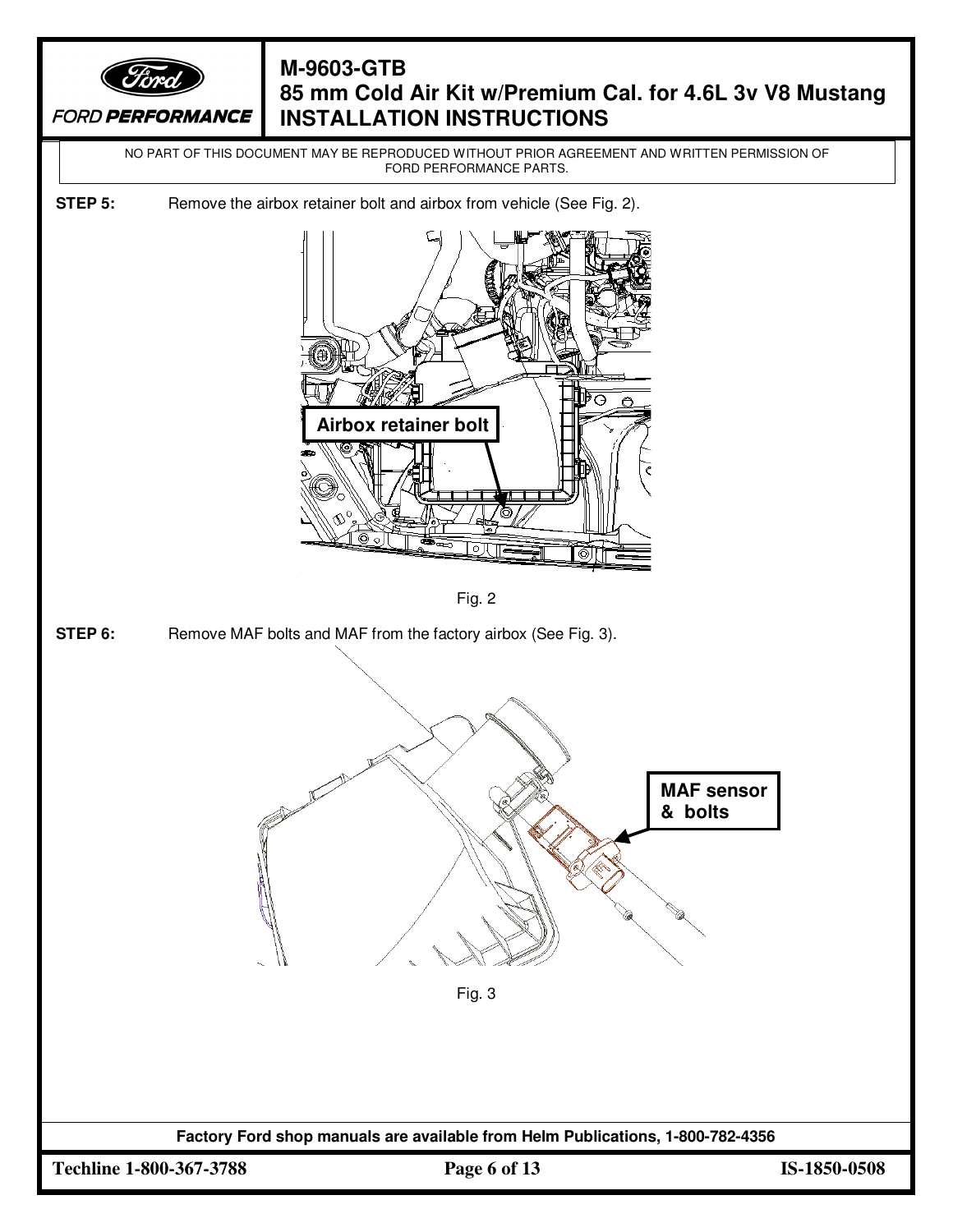

## **M-9603-GTB 85 mm Cold Air Kit w/Premium Cal. for 4.6L 3v V8 Mustang INSTALLATION INSTRUCTIONS**

NO PART OF THIS DOCUMENT MAY BE REPRODUCED WITHOUT PRIOR AGREEMENT AND WRITTEN PERMISSION OF FORD PERFORMANCE PARTS.

#### **INSTALLATION INSTRUCTIONS:**

The following section will guide you through the installation of this kit. If you need to stop during any part of the installation, make sure you cover the clean air tube inlet to prevent foreign material from contaminating your engine.

**STEP 1:** Install the MAF sensor using the bolts Item #8 into the new air intake bucket assembly. Torque the bolts to 4 Nm (35 lb in) (See Fig. 4).

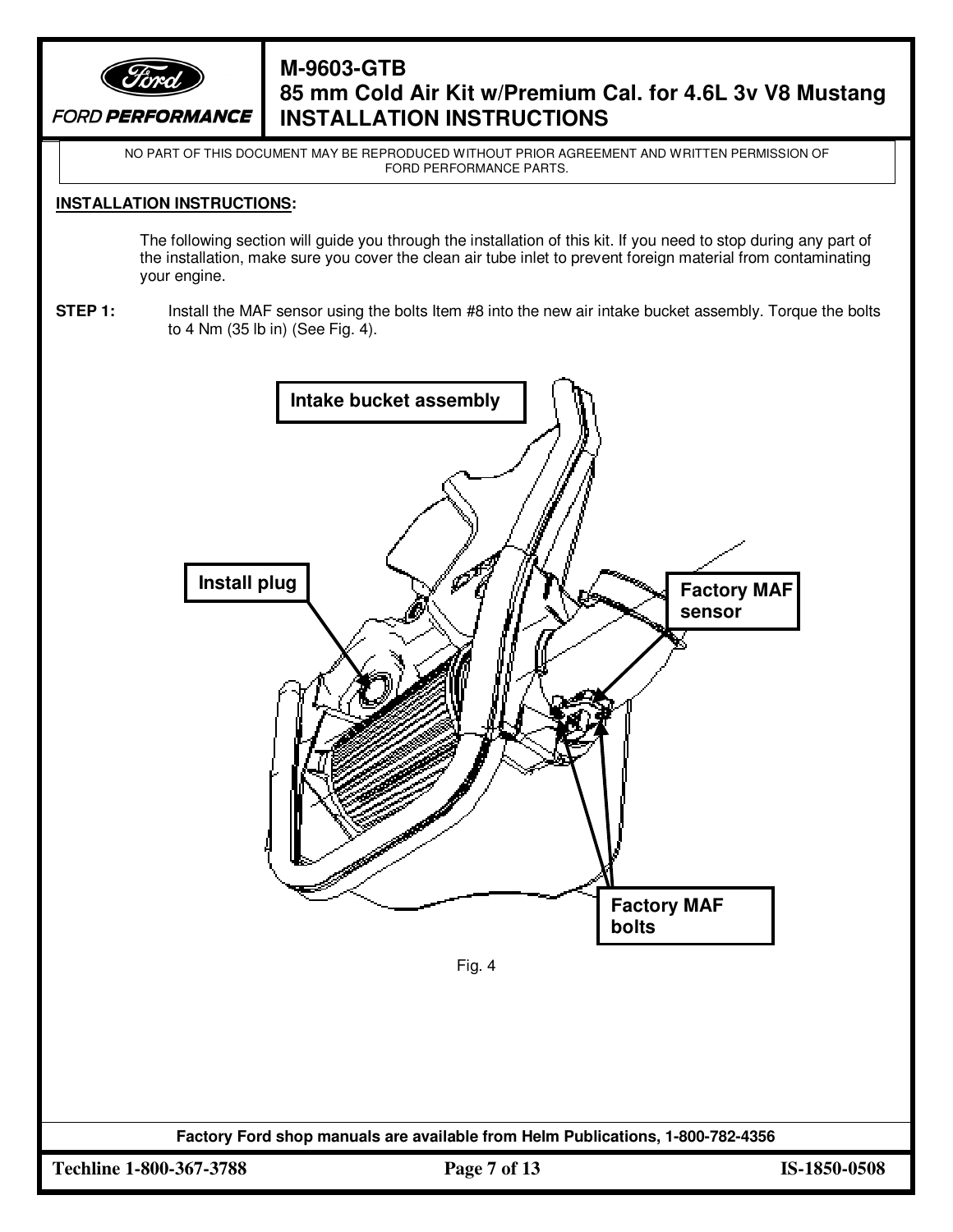

# **M-9603-GTB 85 mm Cold Air Kit w/Premium Cal. for 4.6L 3v V8 Mustang INSTALLATION INSTRUCTIONS**

NO PART OF THIS DOCUMENT MAY BE REPRODUCED WITHOUT PRIOR AGREEMENT AND WRITTEN PERMISSION OF FORD PERFORMANCE PARTS.

- **STEP 2:** Locate the ABS module bracket and remove the bolt shown below (Fig. 5). If vehicle is non-ABS, install U-nut 6mm in this location. ABS cars require removal of the 8mm U-nut and installation of the 6mm U-nut.
- **STEP 3:** Install stud 6mm/6mm in this location and torque to 8 Nm (70 lb-in.) (See Fig. 5).



Fig. 5

**Factory Ford shop manuals are available from Helm Publications, 1-800-782-4356**

**Techline 1-800-367-3788 Page 8 of 13 IS-1850-0508**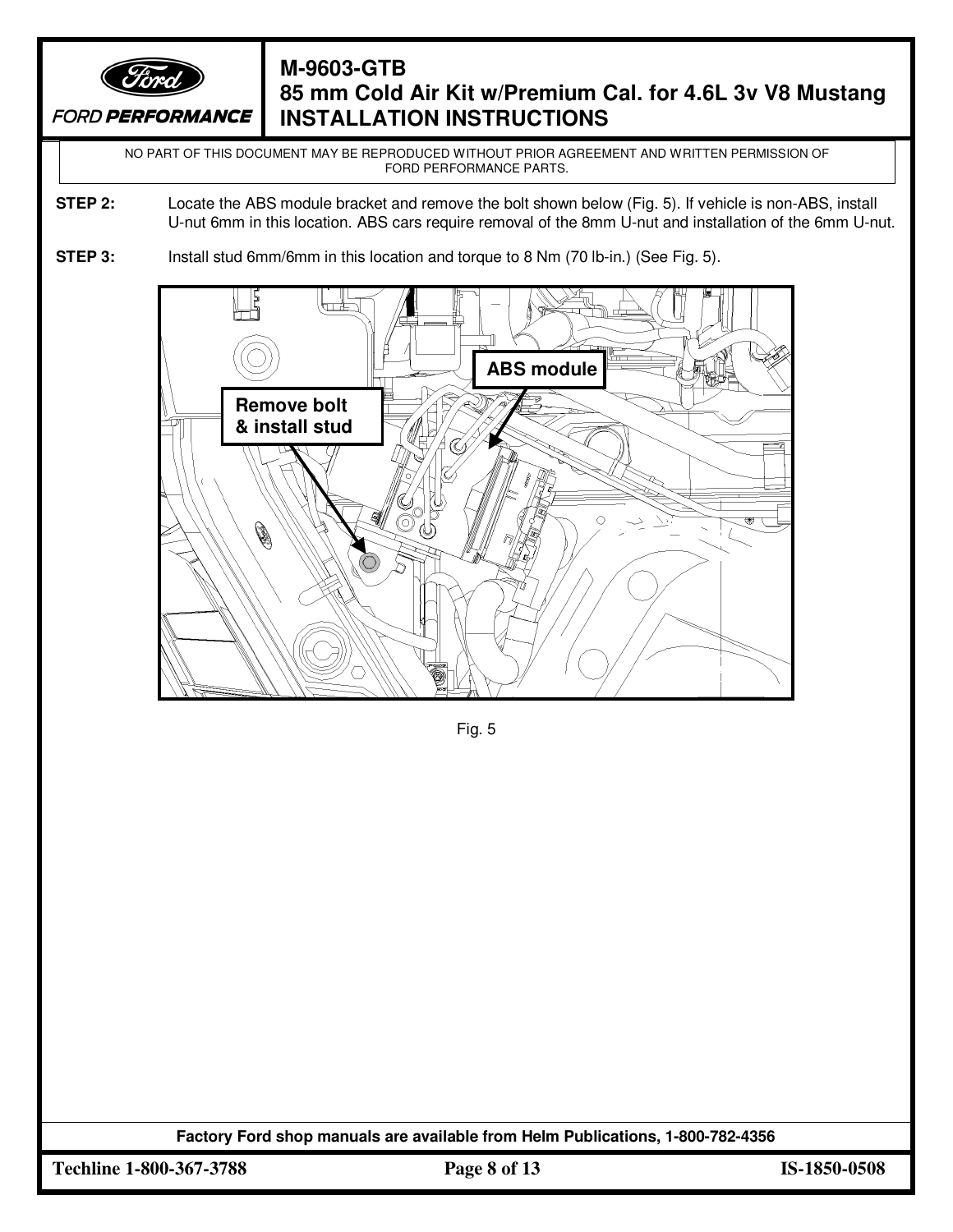

# **M-9603-GTB 85 mm Cold Air Kit w/Premium Cal. for 4.6L 3v V8 Mustang INSTALLATION INSTRUCTIONS**

NO PART OF THIS DOCUMENT MAY BE REPRODUCED WITHOUT PRIOR AGREEMENT AND WRITTEN PERMISSION OF FORD PERFORMANCE PARTS.

**STEP 4:** Lower the complete airbox assembly into the vehicle using the two pegs as guides into the rubber grommets. Use the take-off airbox bolt and newly supplied nut to secure the airbox in the vehicle. Torque the M6 bolt to 8 Nm (70 lb in), and the nut to 8 Nm (70 lb in) (See Fig. 6).



Fig. 6

**Factory Ford shop manuals are available from Helm Publications, 1-800-782-4356**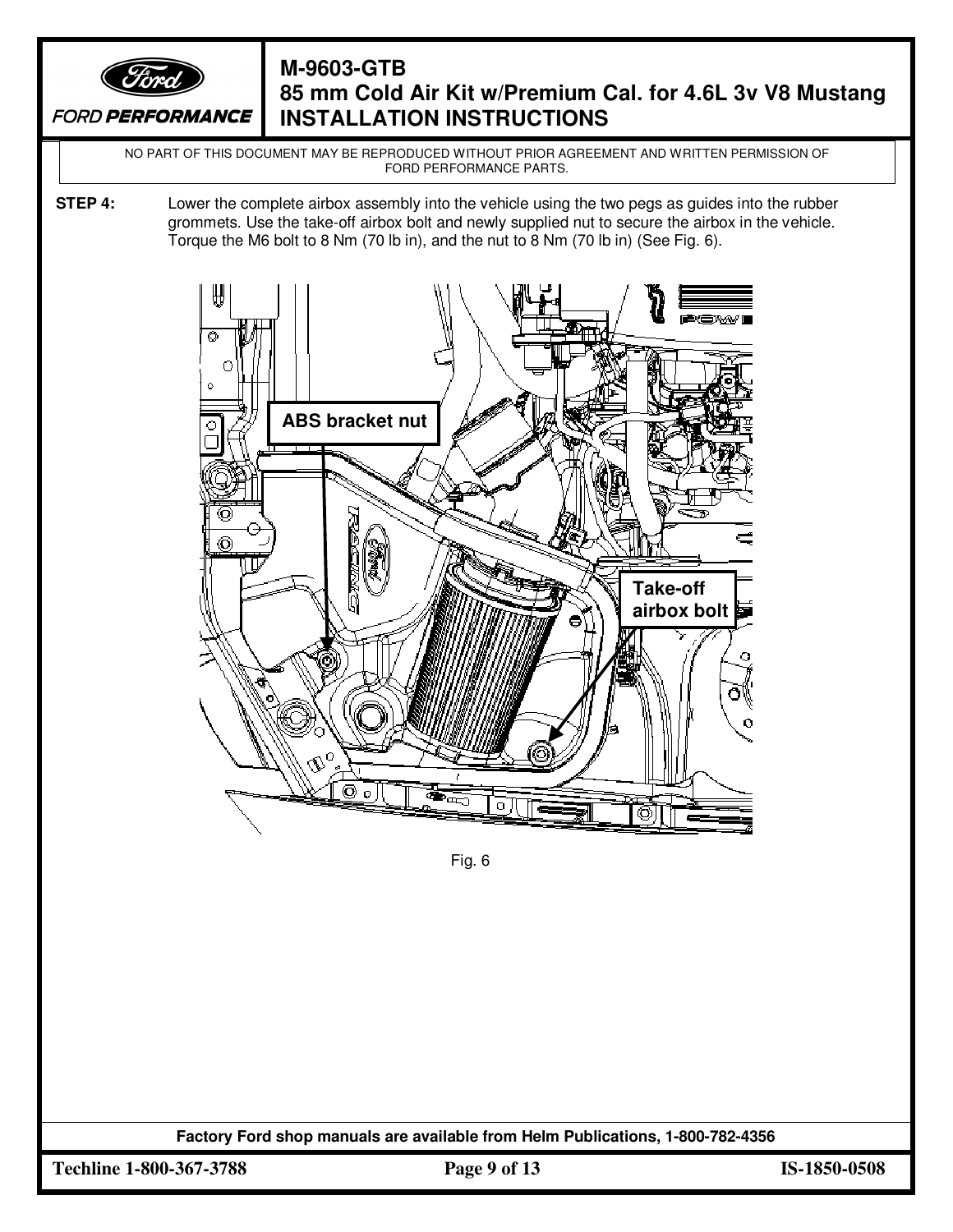

# **M-9603-GTB 85 mm Cold Air Kit w/Premium Cal. for 4.6L 3v V8 Mustang INSTALLATION INSTRUCTIONS**

NO PART OF THIS DOCUMENT MAY BE REPRODUCED WITHOUT PRIOR AGREEMENT AND WRITTEN PERMISSION OF FORD PERFORMANCE PARTS.

**STEP 5:** Install the new rubber clean air tube onto the throttle body and air intake bucket assembly. Tighten the worm drive clamps and torque to 3 Nm (26 lb in). Re-install the MAF electrical connector onto the MAF sensor and reconnect the PCV hose (See Fig. 7).



Fig. 7

**Factory Ford shop manuals are available from Helm Publications, 1-800-782-4356**

**Techline 1-800-367-3788 Page 10 of 13 IS-1850-0508**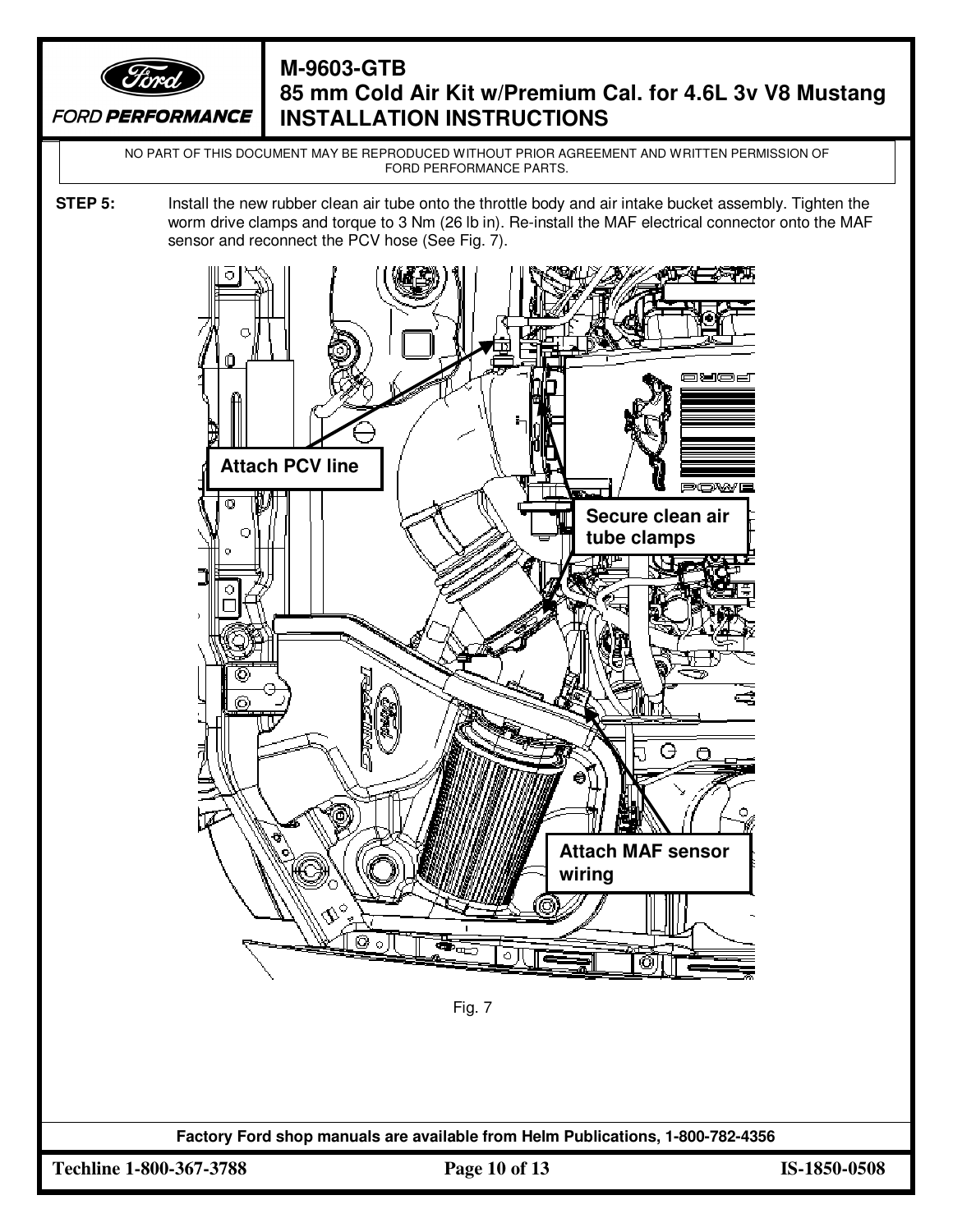

# **M-9603-GTB 85 mm Cold Air Kit w/Premium Cal. for 4.6L 3v V8 Mustang INSTALLATION INSTRUCTIONS**

NO PART OF THIS DOCUMENT MAY BE REPRODUCED WITHOUT PRIOR AGREEMENT AND WRITTEN PERMISSION OF FORD PERFORMANCE PARTS.

- **STEP 6:** Re-install the battery connections. Connect the positive cable to the battery first, then the negative cable. Check to insure that the battery is fully charged (12.0V to 14.5V).
- **STEP 7: VERY IMPORTANT!!! THE FOLLOWING STEPS CAN ONLY BE COMPLETED ONCE YOU RECEIVE YOUR FORD PERFORMANCE PROCAL II FLASH TOOL. PLEASE READ THE FOLLOWING INSTRUCTIONS CAREFULLY PRIOR TO INSTALLATION!!!**

#### **ProCal II Calibration Flash Tool Instructions**

Please follow the directions below in order to make sure that your vehicle's powertrain control module (PCM) is successfully programmed (flashed) with the correct engine and transmission calibration. **Do not drive the vehicle until the programming operation has completed successfully.** Please read these instructions in their entirety prior to beginning the flash procedure. If you have any questions or concerns, please call the Ford Performance Techline at 1-800-367-3788 if they are not addressed in this document.

This ProCal II tool has been designed to deliver a performance calibration to your vehicle and keep a copy of your vehicle's stock calibration should you decide to remove the performance pack for any reason. The tool will be locked to your vehicle until the stock calibration has been restored. Once the original calibration has been restored to your vehicle, the performance calibration and corresponding hardware can be installed on another vehicle of the same year, make, model, PCM part number, tire size and axle ratio.

#### **RECALIBRATION PROCEDURE**

#### **Before you begin:**

**Verify that the VIN of the vehicle matches the VIN written on the ProCal II tool. If not, call the Ford Performance Techline at 1-800-367-3788 and do not attempt to flash the vehicle.** 

- **STEP 1:** Check to see that the battery is fully charged (at least 12.0 volts) and all accessories (radio, interior fan, headlights, etc.) are switched off. It is **strongly recommended** that the vehicle be connected to a battery charger during the flashing process to avoid potential low-voltage issues.
- **STEP 2:** Locate the on-board diagnostic (OBD-II) diagnostic link connector (DLC) located beneath the dashboard on the driver's side of the vehicle. The exact location will vary with the model and year of the vehicle but will always be on the driver's side.

#### **Flashing your PCM:**

- **STEP 1:** Ensure the ignition key is in the OFF position.
- **STEP 2:** Hold the ProCal II tool so that the side with the instructions on it is facing up and the LEDs and switch are facing you. Slide the function switch to the LEFT (toward center of unit) to select the performance calibration, or to the RIGHT (toward edge of unit) to select the stock calibration.

**Factory Ford shop manuals are available from Helm Publications, 1-800-782-4356**

**Techline 1-800-367-3788 Page 11 of 13 IS-1850-0508**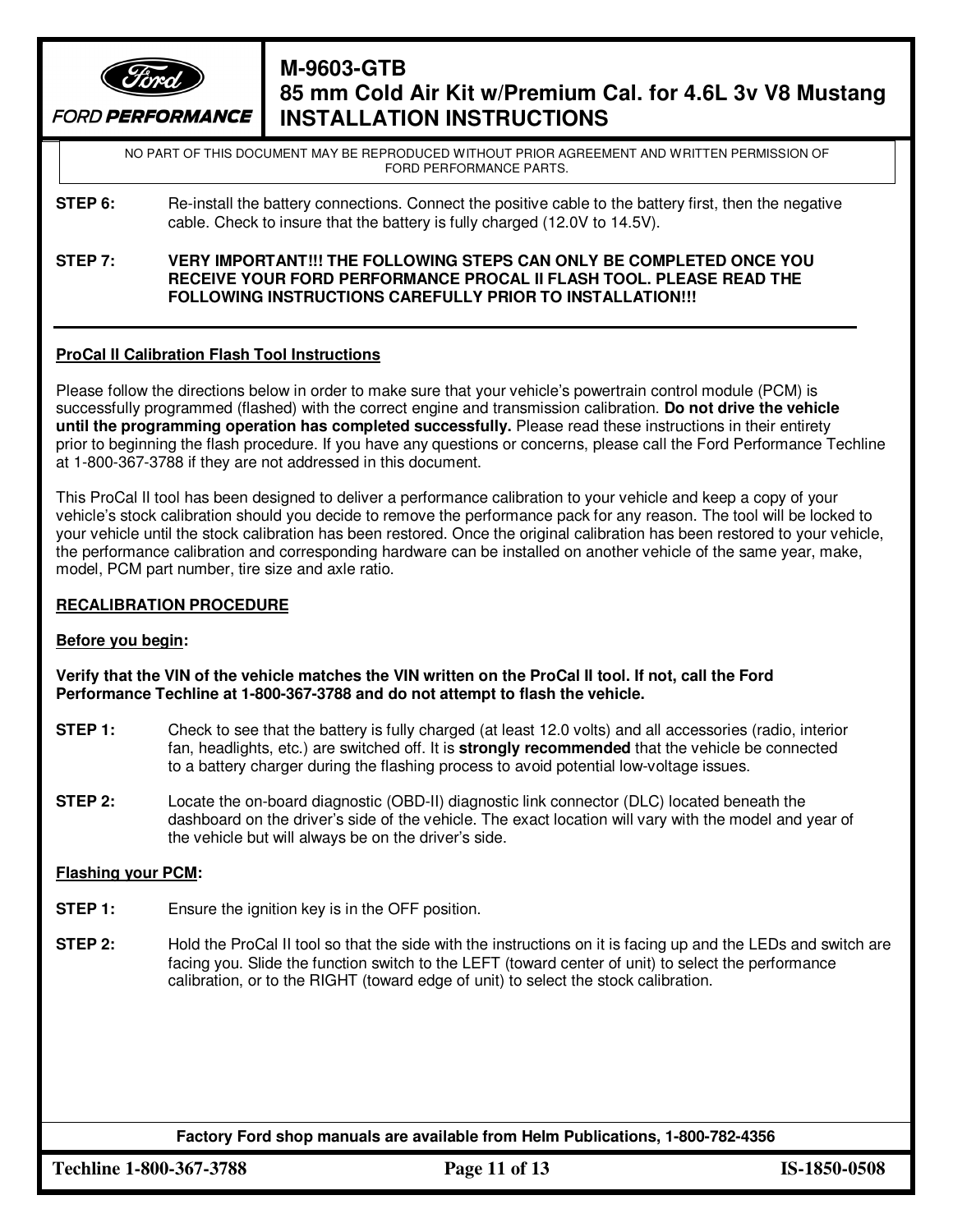

## **M-9603-GTB 85 mm Cold Air Kit w/Premium Cal. for 4.6L 3v V8 Mustang INSTALLATION INSTRUCTIONS**

NO PART OF THIS DOCUMENT MAY BE REPRODUCED WITHOUT PRIOR AGREEMENT AND WRITTEN PERMISSION OF FORD PERFORMANCE PARTS.

- **STEP 3:** Connect tool to vehicle diagnostic connector and wait another 5 seconds. A blinking yellow light should appear which means the tool is ready to begin flashing the vehicle's PCM.
- **STEP 4:** Turn key to ON position but do not start the engine. The yellow light should stop blinking and stay on during the PCM flashing process, which can take anywhere between 5 minutes and 40 minutes depending on the type of PCM. Please be patient and do not touch the key or turn on any accessories (such as the radio) while flashing is in process.
- **STEP 5:** When the tool is finished flashing the PCM, the solid yellow light will turn off and either a solid green or solid red with blinking yellow will result. If the green light is on, turn the ignition key to the OFF position, remove the tool from the DLC and continue to STEP 6. If the red light is on, an error has occurred and the PCM has not successfully been flashed. Refer to the "Light Status" section below for diagnosis.
- **STEP 6:** If you flashed the performance calibration into the PCM, attach the enclosed E.O. Label in a clearly visible location under the hood in close proximity to the newly installed performance equipment.
- **STEP 7:** Congratulations! You have now successfully flashed the PCM. Start the engine and enjoy.

#### **Light Status:**

| Solid GREEN only           | Flashing process successfully completed.                                   |
|----------------------------|----------------------------------------------------------------------------|
| Flashing YELLOW only       | Ready to begin flashing process and waiting for key to be turned to        |
|                            | ON position.                                                               |
| Solid YELLOW only          | Flashing in process. Please be patient.                                    |
| Solid RED, blinking YELLOW | Error encountered. Count yellow blink sequence and refer to the            |
|                            | following table for error code. If the error code is not shown below, call |
|                            | the Techline at 1-800-367-3788 for further instructions.                   |

#### **Error Code Diagnosis:**

| # of yellow blinks | <b>Error Description</b>                                                                                                   |
|--------------------|----------------------------------------------------------------------------------------------------------------------------|
|                    | Vehicle mismatch. Attempting to program second vehicle before first<br>vehicle has been returned to the stock calibration. |
| 2                  | Switch position error. Try again with the switch in the other position.                                                    |
| 3                  | General software upload error. Call Techline at 1-800-367-3788.                                                            |
| 4                  | General software download error. Try again with battery charger<br>connected.                                              |
| 6                  | Voltage read error. Try again with battery charger connected.                                                              |
|                    | The battery voltage is too low. Try again with battery charger connected.                                                  |
| 8                  | The battery voltage is too high. Check that correct battery is installed<br>in vehicle.                                    |
| 9                  | The ProCal reprogramming voltage is not working properly. Check<br>the vehicle DLC wiring.                                 |

#### **Factory Ford shop manuals are available from Helm Publications, 1-800-782-4356**

**Techline 1-800-367-3788 Page 12 of 13 IS-1850-0508**